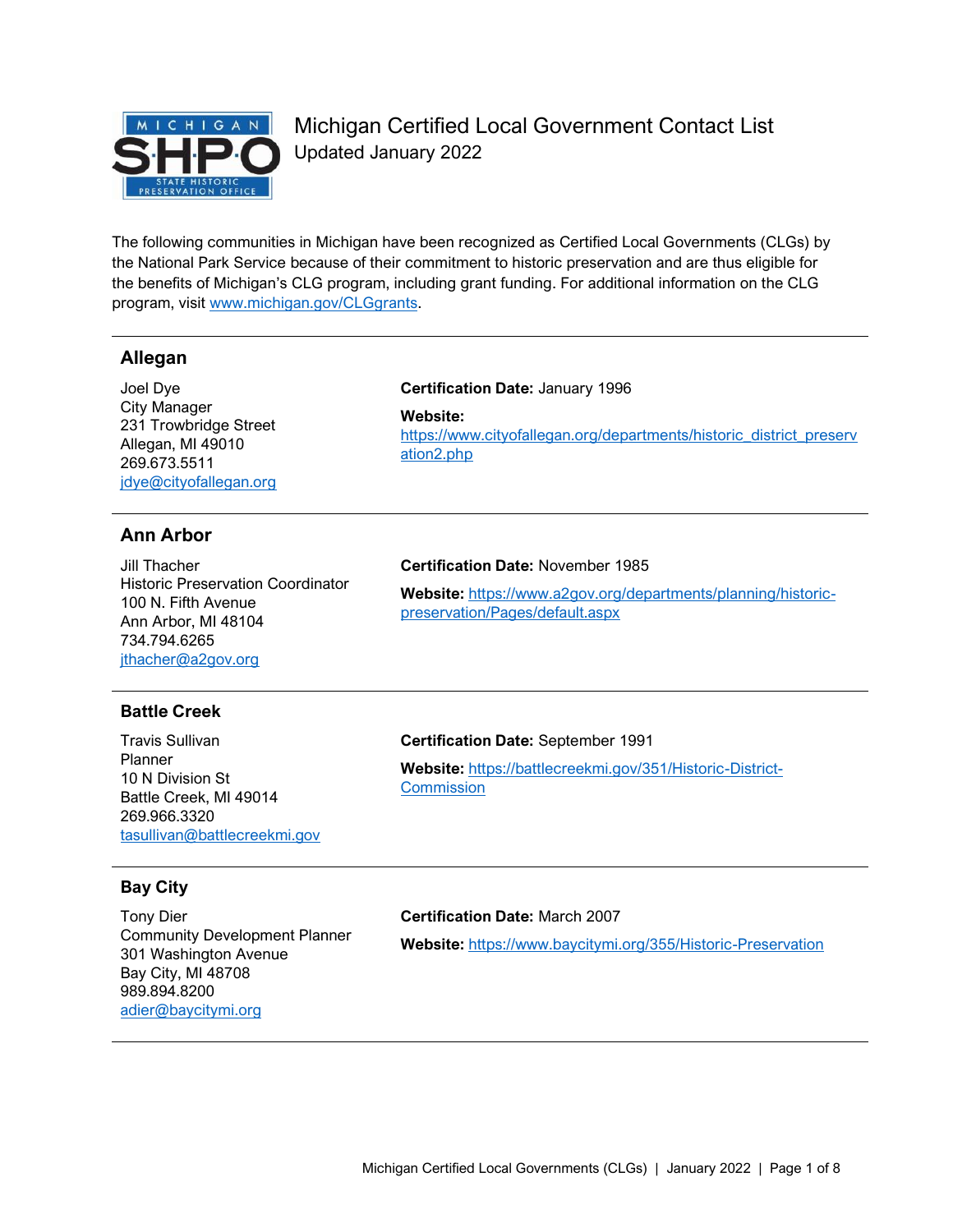# **Birmingham**

Nicholas Dupuis Planning Director 151 Martin Street PO Box 3001 Birmingham, MI 48012 248.530.1856 [ndupuis@bhamgov.org](mailto:ndupuis@bhamgov.org)

# **Boyne City**

Michael Cain City Manager 319 N. Lake Street Boyne City, MI 49712 231.582.0377 [mcain@boynecity.com](mailto:mcain@boynecity.com)

# **Calumet**

Valentin Pulido HDC Coordinator 340 Sixth Street PO Box 46 Calumet, MI 49913 906.337.1713 [calumethdc@gmail.com](mailto:calumethdc@gmail.com)

# **Canton Township**

Gregg King Facilities Supervisor 1150 S Canton Center Road Canton, MI 48188 734.394.5314 [gregg.king@canton-mi.org](mailto:gregg.king@canton-mi.org)

# **Charlevoix**

Lindsey Dotson Main Street Director 210 State Street Charlevoix, MI 49720 231.547.3257 [lindseyd@charlevoixmi.gov](mailto:lindseyd@charlevoixmi.gov)

# **Certification Date:** February 2010

**Website:** 

[https://www.bhamgov.org/government/departments/planning/histo](https://www.bhamgov.org/government/departments/planning/historic_preservation/designated_historic_districts.php) [ric\\_preservation/designated\\_historic\\_districts.php](https://www.bhamgov.org/government/departments/planning/historic_preservation/designated_historic_districts.php)

# **Certification Date:** February 2010

**Website:** <http://www.cityofboynecity.com/historic-district-33/>

# **Certification Date:** December 2014

**Website:** <http://www.villageofcalumet.com/hdc-home.html>

## **Certification Date:** August 1990

**Website:** [https://www.canton-mi.org/184/Historic-District-](https://www.canton-mi.org/184/Historic-District-Commission)**[Commission](https://www.canton-mi.org/184/Historic-District-Commission)** 

# **Certification Date:** April 2020

**Website:** [https://www.cityofcharlevoix.org/200/Historic-District-](https://www.cityofcharlevoix.org/200/Historic-District-Commission)**[Commission](https://www.cityofcharlevoix.org/200/Historic-District-Commission)**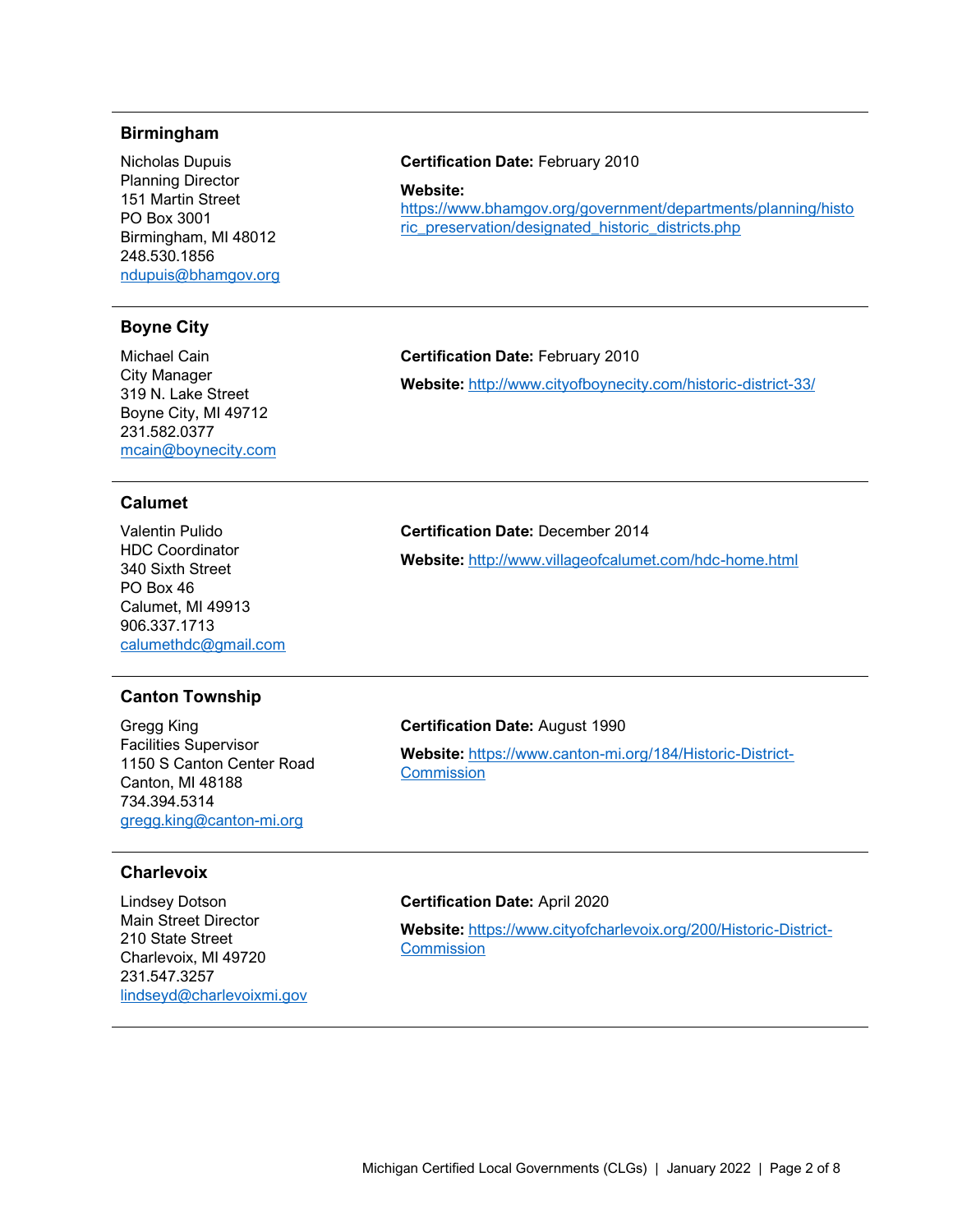# **Detroit**

Janese Chapman **Director** Historic Designation Advisory Board Coleman A. Young Municipal Center Suite 218 Detroit, MI 48226 313.224.3488 [chapmanj@detroitmi.gov](mailto:chapmanj@detroitmi.gov)

#### **Certification Date:** April 2000

**Website:** [https://detroitmi.gov/departments/planning-and](https://detroitmi.gov/departments/planning-and-development-department/zoning-innovation-and-historic-preservation/historic-district-commission-information)[development-department/zoning-innovation-and-historic](https://detroitmi.gov/departments/planning-and-development-department/zoning-innovation-and-historic-preservation/historic-district-commission-information)[preservation/historic-district-commission-information](https://detroitmi.gov/departments/planning-and-development-department/zoning-innovation-and-historic-preservation/historic-district-commission-information)

# **East Lansing**

Peter Menser Planning and Zoning Administrator 410 Abbott Road East Lansing, MI 48823 517.319.6861 [pmenser@cityofeastlansing.com](mailto:pmenser@cityofeastlansing.com)

# **Certification Date:** December 1990

**Website:** [https://www.cityofeastlansing.com/543/Historic-District-](https://www.cityofeastlansing.com/543/Historic-District-Commission)**[Commission](https://www.cityofeastlansing.com/543/Historic-District-Commission)** 

# **Escanaba**

Roxanne Spencer Planning and Zoning Administrator PO Box 948 410 Ludington Street Escanaba, MI 49829 906.789.7302 [rspencer@escanaba.org](mailto:rspencer@escanaba.org)

# **Certification Date:** March 2015

**Website:** <http://www.escanaba.org/?historicdistrictcomm>

# **Evart**

Kathy Fiebig City Clerk 5814 100th Avenue Evart, MI 49631 231.734.2181 [cityclerk@evart.org](mailto:cityclerk@evart.org)

# **Farmington Hills**

Mark Stec Planner 31555 Eleven Mile Road Farmington Hills, MI 48336 248.871.2544 [mstec@fhgov.com](mailto:mstec@fhgov.com)

#### **Certification Date:** April 2021

#### **Website:**

[https://www.evart.org/city\\_government/historic\\_district\\_commissio](https://www.evart.org/city_government/historic_district_commission/index.php) [n/index.php](https://www.evart.org/city_government/historic_district_commission/index.php)

#### **Certification Date:** March 1991

**Website:** [https://www.fhgov.com/Government/Boards-](https://www.fhgov.com/Government/Boards-Commissions/Historic-District-Commission.aspx)[Commissions/Historic-District-Commission.aspx](https://www.fhgov.com/Government/Boards-Commissions/Historic-District-Commission.aspx)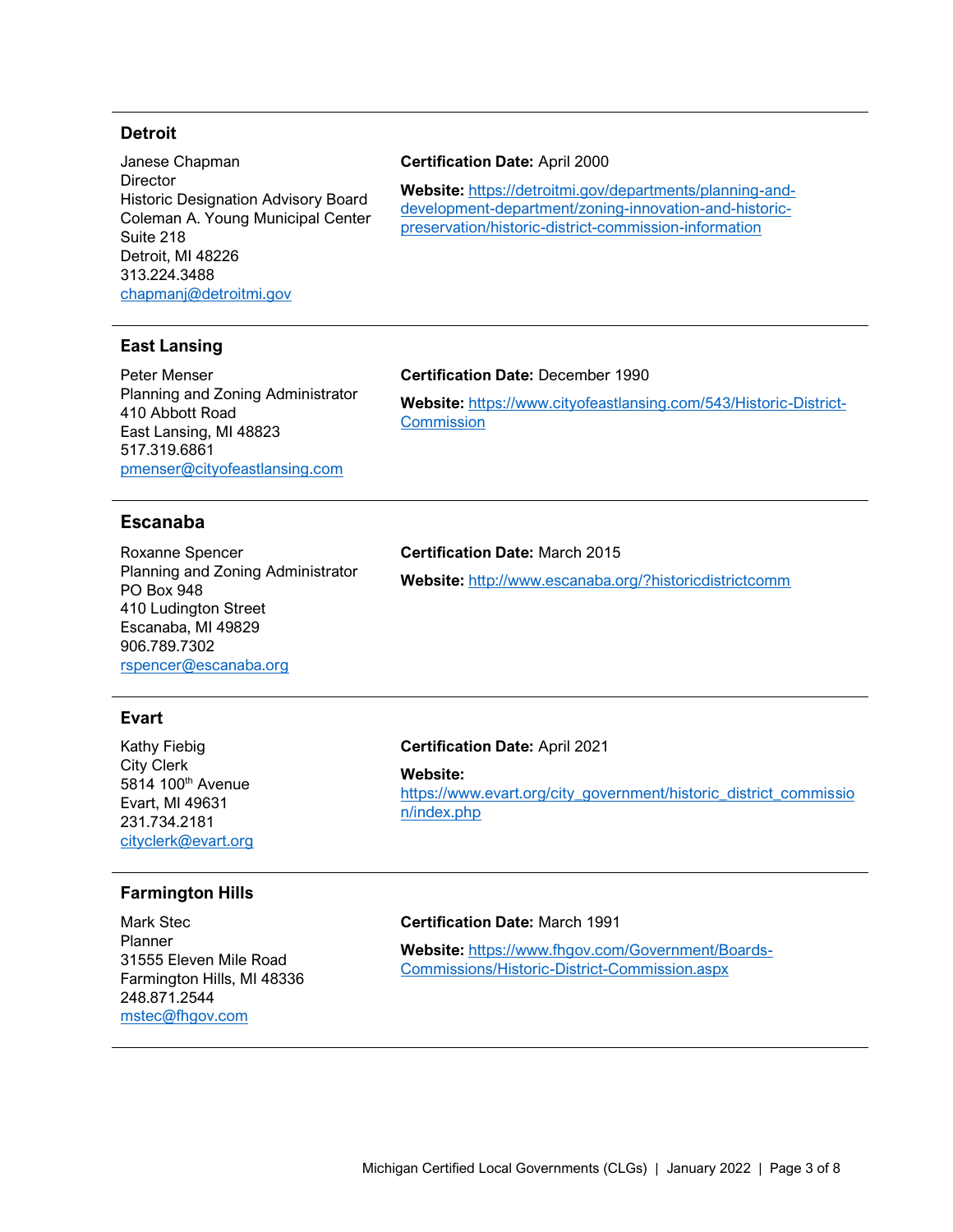# **Franklin**

Heather Mydloski Village Clerk 32325 Franklin Road Franklin, MI 48025 248.626.9666 [hmydloski@franklin.mi.us](mailto:hmydloski@franklin.mi.us)

# **Grand Rapids**

Rhonda Baker Historic Preservation Specialist 1120 Monroe Ave, NW Suite 300 Grand Rapids, MI 49503 616.456.3451 [rbaker@grand-rapids.mi.us](mailto:rbaker@grand-rapids.mi.us)

[oric\\_district\\_commission/index.php](https://www.franklin.mi.us/government/boards_&_commissions/historic_district_commission/index.php)

**Certification Date:** June 2015

**Website:** 

# **Certification Date:** September 1993

**Website:** [https://www.grandrapidsmi.gov/Government/Boards](https://www.grandrapidsmi.gov/Government/Boards-and-Commissions/Historic-Preservation-Commission)[and-Commissions/Historic-Preservation-Commission](https://www.grandrapidsmi.gov/Government/Boards-and-Commissions/Historic-Preservation-Commission)

[https://www.franklin.mi.us/government/boards\\_&\\_commissions/hist](https://www.franklin.mi.us/government/boards_&_commissions/historic_district_commission/index.php)

# **Holland**

Anna Minnebo Planner 270 River Avenue Holland, MI 49423 616.355.1362 [a.minnebo@cityofholland.com](mailto:a.minnebo@cityofholland.com)

# **Certification Date:** September 1987

**Website:** <https://www.cityofholland.com/255/Historic-Preservation>

#### **Jackson**

Chris Atkin Director of Planning 161 W. Michigan Avenue, 3rd Floor Jackson, MI 49201 517.768.6433 [catkin@cityofjackson.org](mailto:catkin@cityofjackson.org)

#### **Certification Date:** January 2001

**Website:** [https://www.cityofjackson.org/344/Historic-District-](https://www.cityofjackson.org/344/Historic-District-Commission)**[Commission](https://www.cityofjackson.org/344/Historic-District-Commission)** 

# **Kalamazoo**

Sharon Ferraro Historic Preservation Coordinator 245 N Rose St, Suite 100 Kalamazoo, MI 49007 269.337.8804 [ferraros@kalamazoocity.org](mailto:ferraros@kalamazoocity.org)

# **Certification Date:** May 1986

**Website:** <https://www.kalamazoocity.org/historicpreservation>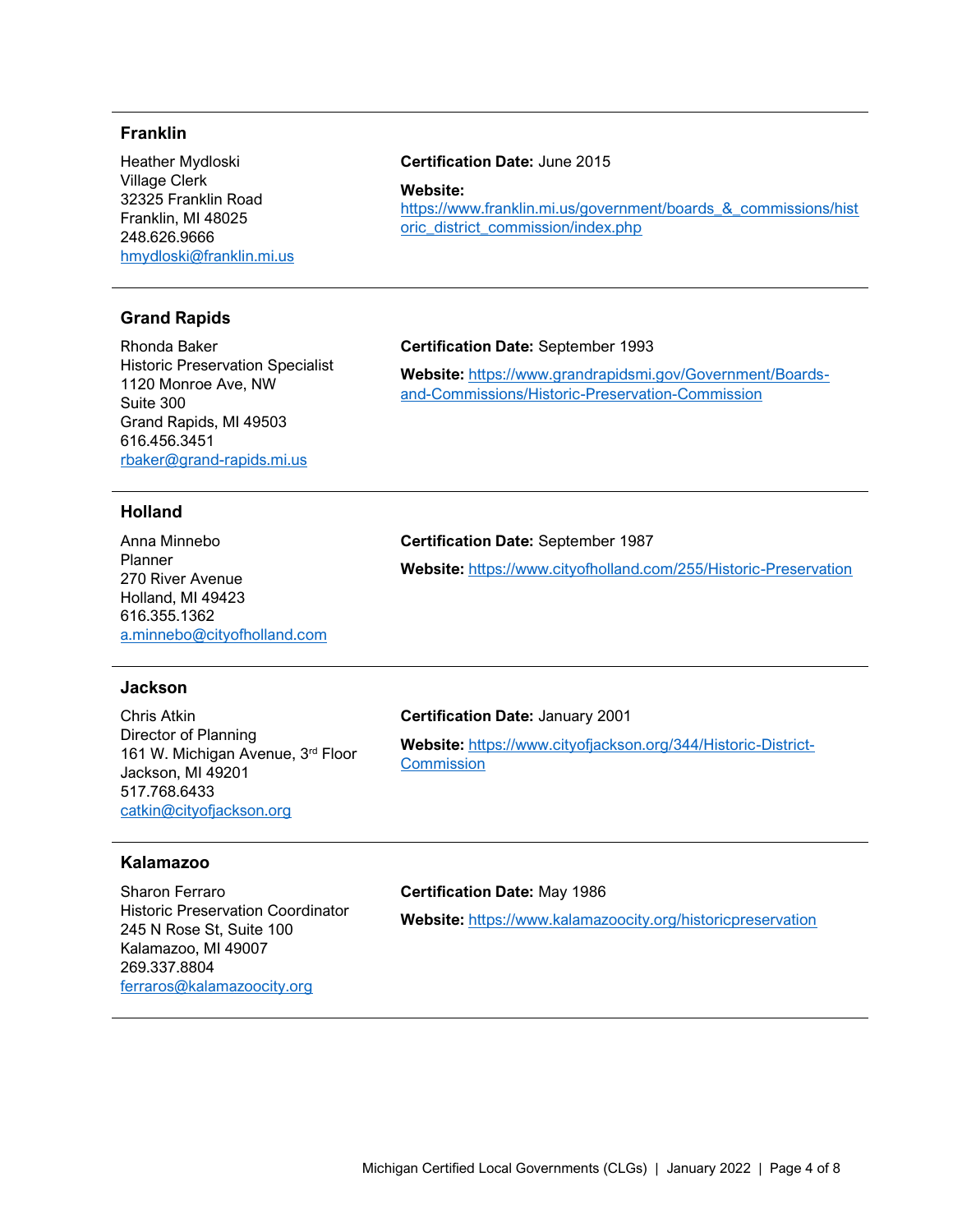# **Lansing**

Andrew Fedewa Planner 316 N. Capitol Avenue, Suite D-1 Lansing, MI 48933 517.483.4048 [andrew.fedewa@lansingmi.gov](mailto:andrew.fedewa@lansingmi.gov)

# **Linden**

Kristyn Kanyak Deputy City Clerk 132 E Broad Street PO Box 507 Linden, MI 48451 810.735.7980 [deputyclerk@lindenmi.us](mailto:deputyclerk@lindenmi.us)

# **Livonia**

Emily Tchorz-Fielder Program Supervisor 20501 Newburgh Road Livonia, MI 48152 248.477.7375 [etchorz@ci.livonia.mi.us](mailto:etchorz@ci.livonia.mi.us)

# **Manistee**

Zach Sompels Zoning Administrator 395 Third Street Manistee, MI 49660 231.398.3587 [zsompels@manisteecountymi.gov](mailto:zsompels@manisteecountymi.gov)

# **Certification Date:** March 1997

**Website:** <https://lansingmi.gov/386/Historic-Preservation>

#### **Certification Date:** October 2021

**Website:** <https://www.lindenmi.us/historic-district-commission>

# **Certification Date:** December 2021

**Website:** [https://livonia.gov/1555/Historic-Preservation-](https://livonia.gov/1555/Historic-Preservation-Commission)**[Commission](https://livonia.gov/1555/Historic-Preservation-Commission)** 

# **Certification Date:** March 2015

**Website:** [https://www.manisteemi.gov/198/Historic-District-](https://www.manisteemi.gov/198/Historic-District-Commission)**[Commission](https://www.manisteemi.gov/198/Historic-District-Commission)** 

#### **Mason**

Elizabeth Hude Community Development Director 201 W. Ash Street PO Box 370 Mason, MI 48854 517.675.9155 [elizabethh@mason.mi.us](mailto:elizabethh@mason.mi.us)

# **Certification Date:** October 2004

**Website:** 

[https://www.mason.mi.us/your\\_government/historic\\_district\\_commi](https://www.mason.mi.us/your_government/historic_district_commission_(hdc)/index.php) ssion (hdc)/index.php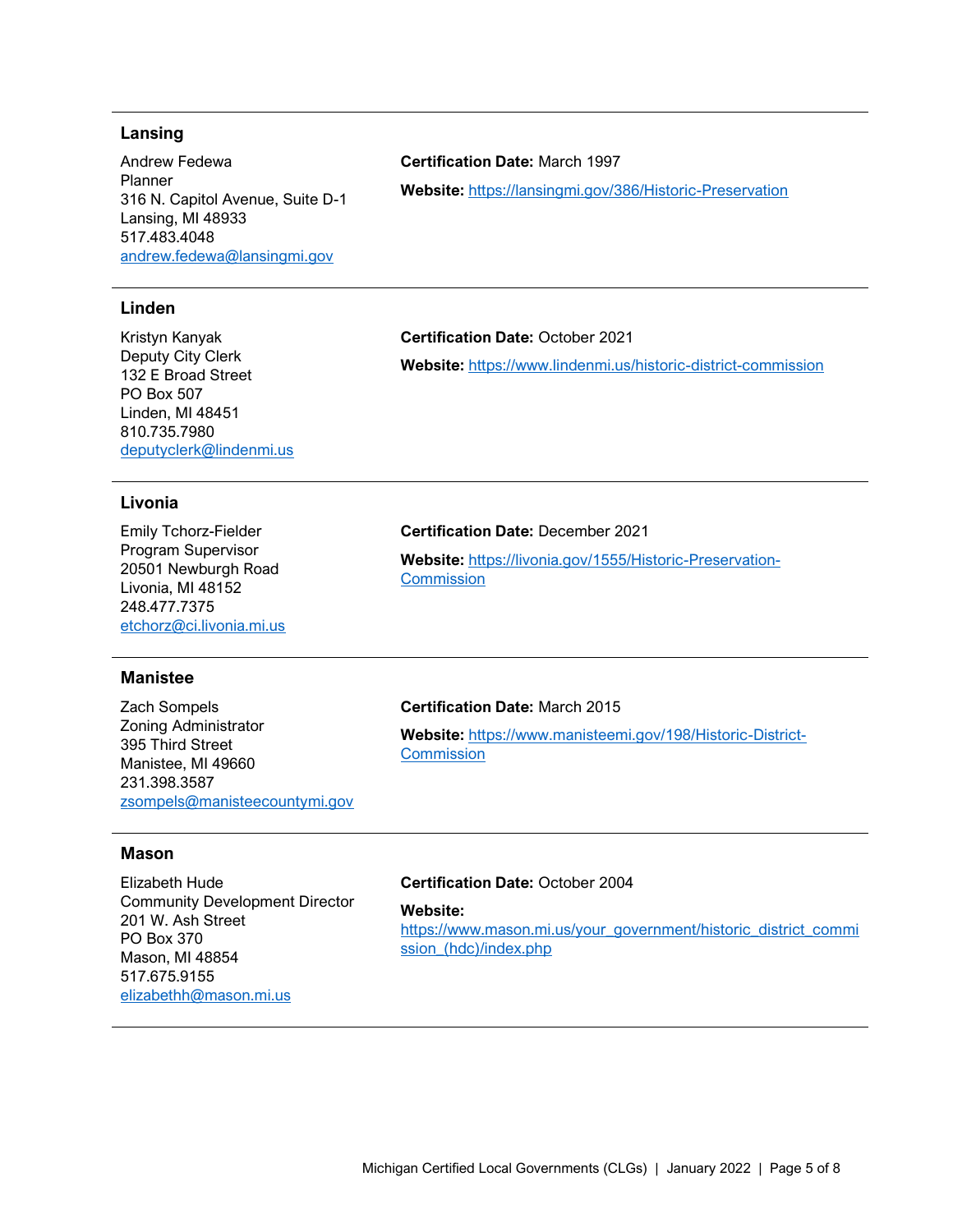# **Menominee**

Brett Botbyl Interim City Manager 2511 10<sup>th</sup> Street Menominee, MI 49858 906.863.5568 [bbotbyl@menomineemi.gov](mailto:bbotbyl@menomineemi.gov)

# **Monroe**

Jeff Green Community Development Director 120 East First Street Monroe, MI 48161 734.384.9106 [jeffrey.green@monroemi.gov](mailto:jeffrey.green@monroemi.gov)

# **Certification Date:** November 2006

**Website:** [https://www.menomineemi.us/agendas-minutes](https://www.menomineemi.us/agendas-minutes-documents/)[documents/](https://www.menomineemi.us/agendas-minutes-documents/)

#### **Certification Date:** May 1999

**Website:** 

https://www.monroemi.gov/c\_i\_t\_y\_h\_a\_l\_l/boards\_commissions\_ [\\_committees/historic\\_district\\_commission](https://www.monroemi.gov/c_i_t_y_h_a_l_l/boards__commissions__committees/historic_district_commission)

# **Mount Clemens**

Brian Tingley Community Development Director One Crocker Boulevard Mount Clemens, MI 48043 586.469.6816 [btingley@cityofmountclemens.com](mailto:btingley@cityofmountclemens.com)

# **Certification Date:** September 2009

#### **Website:**

[https://www.cityofmountclemens.com/index.asp?SEC=AFF4561F-](https://www.cityofmountclemens.com/index.asp?SEC=AFF4561F-144B-49F9-A3D7-0F5FC510BC57&DE=5F983B25-51E3-4066-AD50-C1936C71DF57)[144B-49F9-A3D7-0F5FC510BC57&DE=5F983B25-51E3-4066-](https://www.cityofmountclemens.com/index.asp?SEC=AFF4561F-144B-49F9-A3D7-0F5FC510BC57&DE=5F983B25-51E3-4066-AD50-C1936C71DF57) [AD50-C1936C71DF57](https://www.cityofmountclemens.com/index.asp?SEC=AFF4561F-144B-49F9-A3D7-0F5FC510BC57&DE=5F983B25-51E3-4066-AD50-C1936C71DF57)

# **Niles**

Sanya Vitale Community Development Director 333 N. Second Street Niles, MI 49120 269.683.4700 [communitydevelopment@nilesmi.org](mailto:communitydevelopment@nilesmi.org)

#### **Certification Date:** May 2020

**Website:** 

[http://www.nilesmi.org/government/historic\\_district\\_commission.ph](http://www.nilesmi.org/government/historic_district_commission.php) [p](http://www.nilesmi.org/government/historic_district_commission.php)

## **Northville**

Dianne Massa City Clerk 215 W. Main Street Northville, MI 48167 248.349.1300 [dmassa@ci.northville.mi.us](mailto:dmassa@ci.northville.mi.us)

# **Certification Date:** June 2015

## **Website:**

[http://www.ci.northville.mi.us/Services/Building/HistoricDistrictCom](http://www.ci.northville.mi.us/Services/Building/HistoricDistrictCommission.asp) [mission.asp](http://www.ci.northville.mi.us/Services/Building/HistoricDistrictCommission.asp)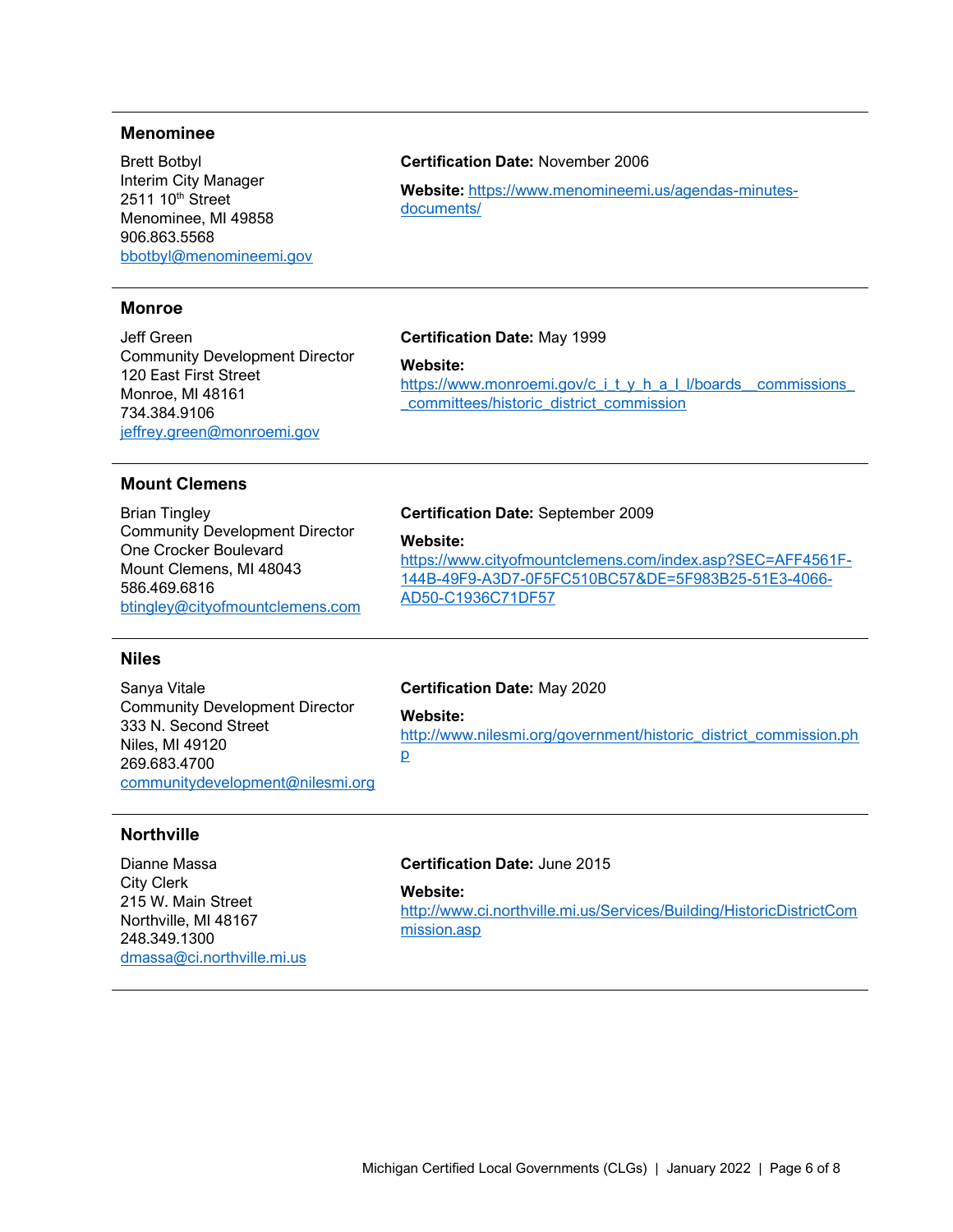# **Northville Township**

Mark Abbo Township Supervisor 44405 Six Mile Road Northville, MI 48168 248.348.5800 [mMAbbo@twp.northville.mi.us](mailto:mMAbbo@twp.northville.mi.us)

#### **Owosso**

Nathan Henne City Manager 301 W. Main Street Owosso, MI 48867 989.725.0568 [nathan.henne@ci-owosso.mi.us](mailto:nathan.henne@ci-owosso.mi.us)

#### **Rochester Hills**

Sara Roediger Planning and Zoning Manager 1000 Rochester Hills Drive Rochester Hills, MI 48309 248.841.2573 [roedigers@rochesterhills.org](mailto:roedigers@rochesterhills.org)

# **Certification Date:** June 2015

**Website:**  [http://www.northvillemich.com/your\\_government/boards\\_and\\_com](http://www.northvillemich.com/your_government/boards_and_commissions/historic_district_commission) [missions/historic\\_district\\_commission](http://www.northvillemich.com/your_government/boards_and_commissions/historic_district_commission)

#### **Certification Date:** June 2015

**Website:** [http://www.ci.owosso.mi.us/Government/Historical-](http://www.ci.owosso.mi.us/Government/Historical-Commission)**[Commission](http://www.ci.owosso.mi.us/Government/Historical-Commission)** 

#### **Certification Date:** July 2009

**Website:** <https://www.rochesterhills.org/index.aspx?NID=900>

# **Saline**

Maile Weberlein Assistant Treasurer 100 North Harris Saline, MI 48176 734.429.4907 [mweberlein@cityofsaline.org](mailto:mweberlein@cityofsaline.org)

# **Washtenaw County**

Melinda Schmidt Historic Preservation Planner 415 W. Michigan Avenue, 2<sup>nd</sup> Floor Ypsilanti, MI 48197 734.544.2954 [schmidtm@ewashtenaw.org](mailto:schmidtm@ewashtenaw.org)

### **Certification Date:** November 1986

**Website:** 

[https://www.cityofsaline.org/?module=Page&sID=government-](https://www.cityofsaline.org/?module=Page&sID=government--departments--boards--commissions--historic-district-commission) [departments--boards--commissions--historic-district-commission](https://www.cityofsaline.org/?module=Page&sID=government--departments--boards--commissions--historic-district-commission)

# **Certification Date:** June 1986

**Website:** <https://www.washtenaw.org/641/Historic-Preservation>